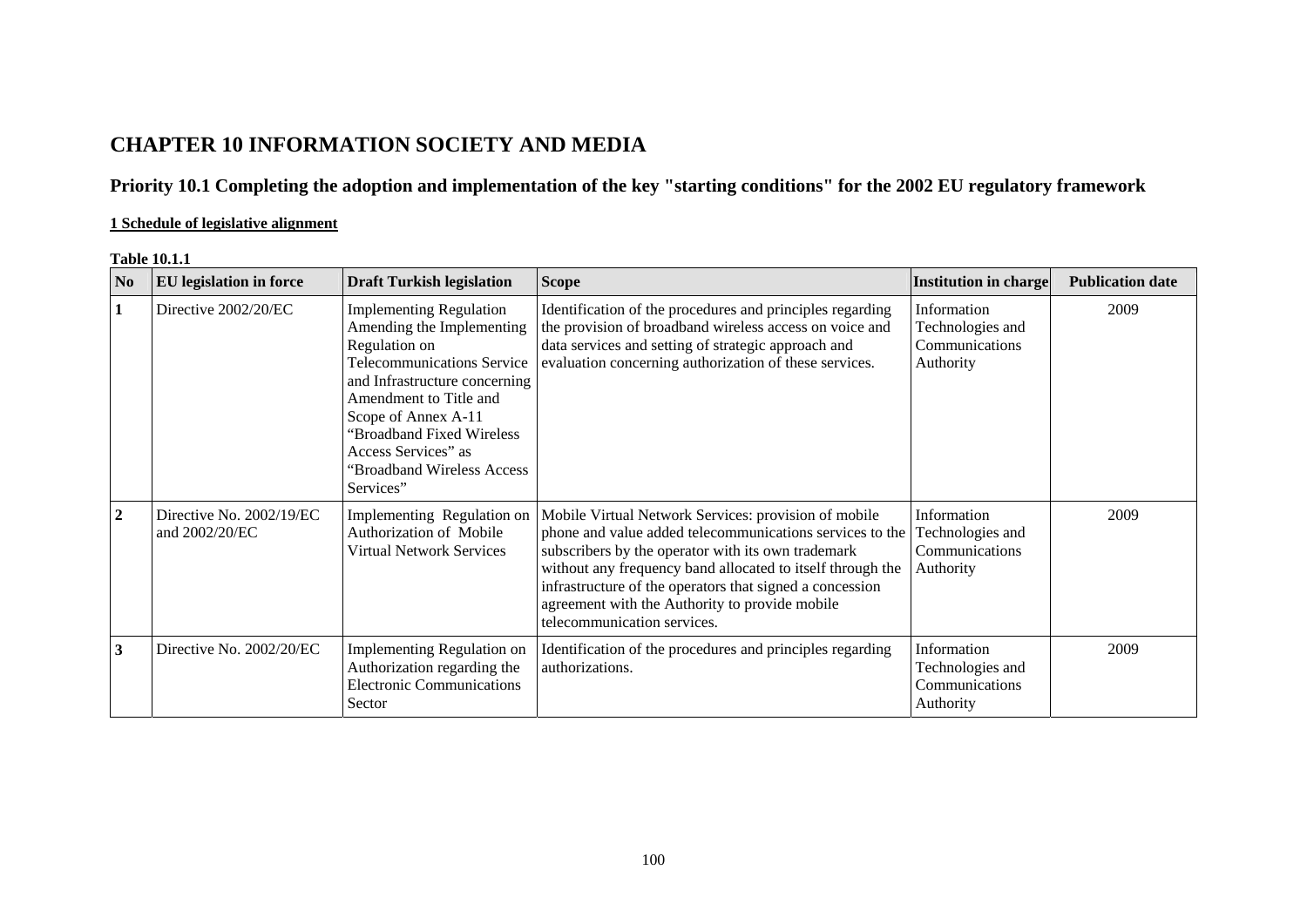| Table 10.1.1 (Continued) |  |
|--------------------------|--|
|--------------------------|--|

| N <sub>0</sub> | <b>EU</b> legislation in force | <b>Draft Turkish legislation</b>                                                                                                                                                                         | <b>Scope</b>                                                                                                                                                                                                                                                                                                                                                                   | <b>Institution in charge</b>                                                                                        | <b>Publication date</b> |
|----------------|--------------------------------|----------------------------------------------------------------------------------------------------------------------------------------------------------------------------------------------------------|--------------------------------------------------------------------------------------------------------------------------------------------------------------------------------------------------------------------------------------------------------------------------------------------------------------------------------------------------------------------------------|---------------------------------------------------------------------------------------------------------------------|-------------------------|
| 4              | Directive No. 2002/20/EC       | <b>Implementing Regulation</b><br><b>Regulation on Authorization</b><br>regarding<br><b>Telecommunication Services</b><br>and Infrastructure"<br>concerning IMT-2000/UMTS<br>Services and Infrastructure | Improvement and extensive use of mobile broadband<br>Amending the Implementing   applications, and identification of the applicable<br>procedures and principles regarding the delivery of these<br>services.                                                                                                                                                                  | Information<br>Technologies and<br>Communications<br>Authority                                                      | 2009                    |
| 5              | Directive No. 2002/20/EC       | <b>Implementing Regulation</b><br>Amending the Implementing<br>Regulation on<br><b>Telecommunication Services</b><br>and Infrastructure"<br><b>Platform Services</b>                                     | In parallel to convergence of technology and services, it is<br>aimed to identify the procedures and principles for the use<br>of the relevant infrastructure of terrestrial digital platform<br>services operators in addition to (DVB-T) Terrestrial<br>Digital Television Broadcasting and description /<br>concerning Terrestrial Digital   authorization of such service. | Information<br>Technologies and<br>Communications<br>Authority<br>Radio and<br><b>Television Supreme</b><br>Council | 2009                    |

# **2 Schedule of institutional capacity building requirements necessary for legislative approximation and implementation**

No institutional capacity building requirement is envisaged under this priority at this stage.

# **3 Financial requirements and resources**

No financial requirement is envisaged under this priority at this stage.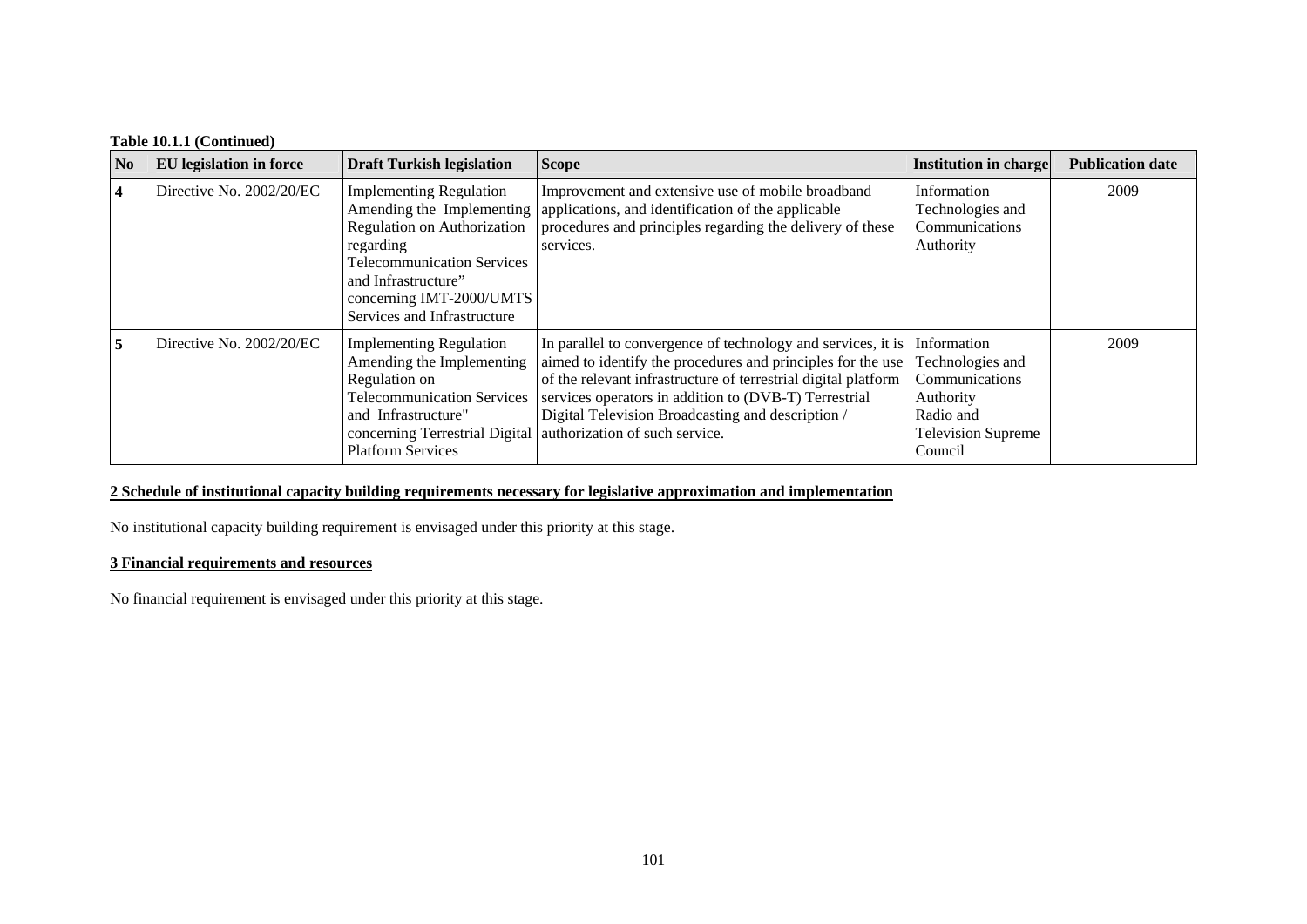# **Priority 10.2 Continuing alignment of legislation in the field of audio-visual policy, in particular with regard to the Television without Frontiers directive**

### **1 Schedule of legislative alignment**

#### **Table 10.2.1**

| N <sub>0</sub>          | <b>EU</b> legislation in force             | <b>Draft Turkish legislation</b>                                                                                                                                                                                                 | <b>Scope</b>                                                                                                                                                                                                                                                                                                                                                                     | Institution in charge                             | <b>Publication date</b> |
|-------------------------|--------------------------------------------|----------------------------------------------------------------------------------------------------------------------------------------------------------------------------------------------------------------------------------|----------------------------------------------------------------------------------------------------------------------------------------------------------------------------------------------------------------------------------------------------------------------------------------------------------------------------------------------------------------------------------|---------------------------------------------------|-------------------------|
| $\mathbf{1}$            | Directive No. 89/552/EEC<br>and 2007/65/EC | Law Amending the Law No.<br>3984 on the Establishment of<br>Radio and Television<br><b>Enterprises and Their</b><br><b>Broadcasts</b>                                                                                            | Definitions, Jurisdiction, Major events, Short reporting,<br>Promotion of independent works, Scope (on-demand<br>audiovisual media service), Broadcasting principles,<br>European works, creation of legal basis for granting of<br>licenses and digital broadcasting, regulating freedom of<br>reception and transmission and retransmission, regulating<br>advertising windows | Radio and<br><b>Television Supreme</b><br>Council | 2009-2010               |
| $\overline{2}$          | Directive No. 89/552/EEC<br>and 2007/65/EC | Implementing Regulation on<br>Broadcasting Principles and<br>Procedures for Radio and<br>$\mathrm{TV}^1$                                                                                                                         | Amendment to Implementing Regulation in line with the<br>amendments on Law no. 3984                                                                                                                                                                                                                                                                                              | Radio and<br><b>Television Supreme</b><br>Council | 2010                    |
| $\mathbf{3}$            | Directive No. 89/552/EEC<br>and 2007/65/EC | Amendment to the<br><b>Implementing Regulation on</b><br><b>Administrative and Financial</b><br>Provisions of Private Radio<br>and TV Enterprises <sup>2</sup>                                                                   | Amendment to Implementing Regulation in line with the<br>amendments on Law no. 3984                                                                                                                                                                                                                                                                                              | Radio and<br><b>Television Supreme</b><br>Council | 2010                    |
| $\overline{\mathbf{4}}$ | Directive No. 89/552/EEC<br>and 2007/65/EC | Amendment to the<br><b>Implementing Regulation on</b><br>Provisions for Channel and<br>Frequency Allocation to<br>Radio and TV Enterprises<br>and Relevant Tender<br>Procedures; Broadcasting<br>License and Permit <sup>3</sup> | Amendment to Implementing Regulation in line with the<br>amendments on Law no. 3984                                                                                                                                                                                                                                                                                              | Radio and<br><b>Television Supreme</b><br>Council | 2010                    |

<sup>&</sup>lt;sup>1</sup> It will be enacted after the adoption of the Law Amending the Law No. 3984 on the Establishment of Radio and Television Enterprises and Their Broadcasts.

 $<sup>2</sup>$  It will be enacted after the adoption of the Law Amending the Law No. 3984 on the Establishment of Radio and Television Enterprises and Their Broadcasts.</sup>

<span id="page-2-2"></span><span id="page-2-1"></span><span id="page-2-0"></span><sup>&</sup>lt;sup>3</sup> It will be enacted after the adoption of the Law Amending the Law No. 3984 on the Establishment of Radio and Television Enterprises and Their Broadcasts.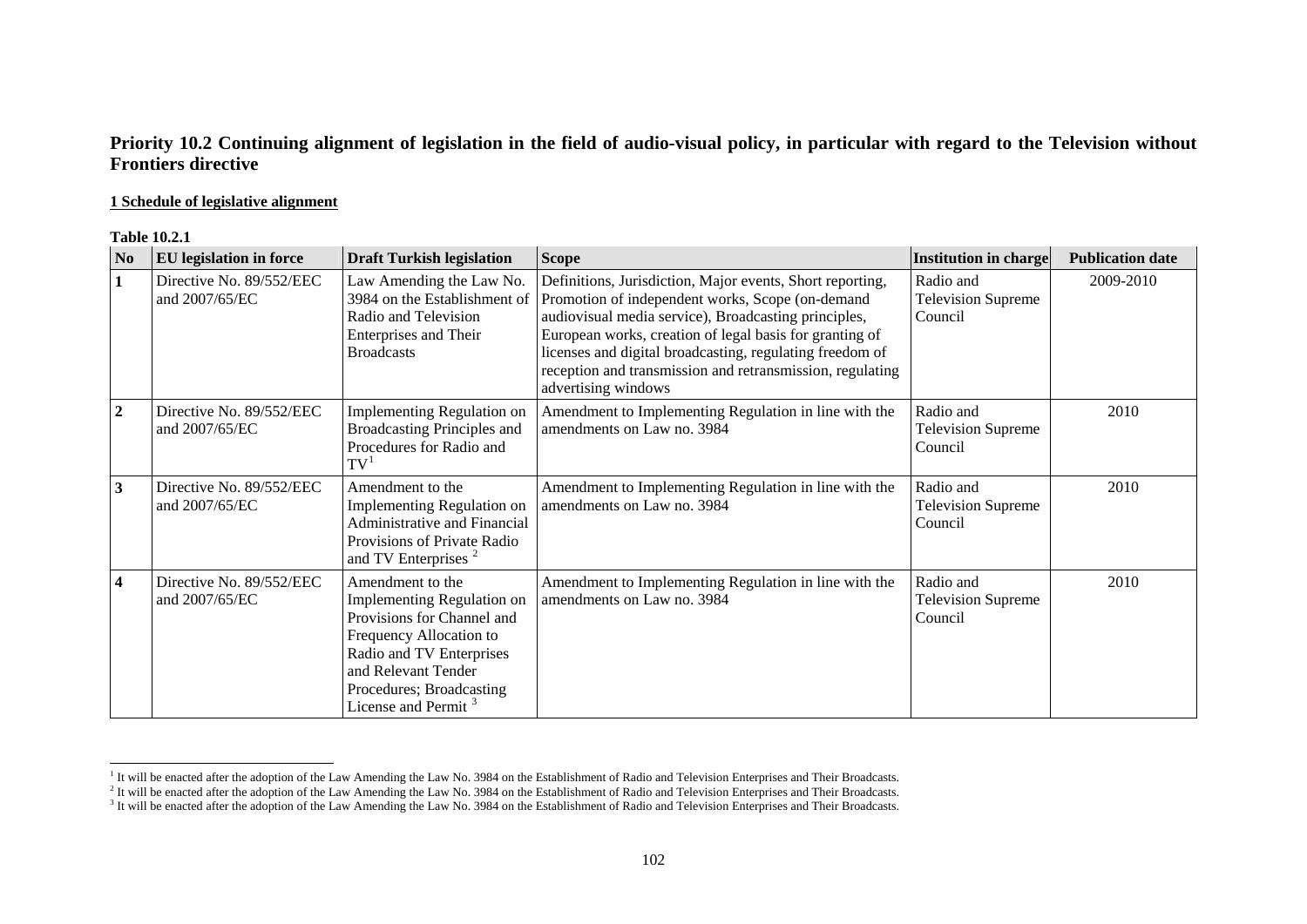#### **Table 10.2.1 (Continued)**

| N <sub>0</sub>   | <b>EU</b> legislation in force             | <b>Draft Turkish legislation</b>                                                                                                            | <b>Scope</b>                                                                                                              | Institution in charge                             | <b>Publication date</b> |
|------------------|--------------------------------------------|---------------------------------------------------------------------------------------------------------------------------------------------|---------------------------------------------------------------------------------------------------------------------------|---------------------------------------------------|-------------------------|
| 5                | Directive No. 89/552/EEC<br>and 2007/65/EC | Implementing Regulation on<br><b>Smart Signs</b>                                                                                            | Introduction of an Implementing Regulation on Smart<br>Signs to be enacted in line with the amendments on Law<br>no. 3984 | Radio and<br><b>Television Supreme</b><br>Council | 2010                    |
| 6                | Directive No. 89/552/EEC<br>and 2007/65/EC | Amendment to the<br><b>Implementing Regulation on</b><br>Satellite Broadcast License &<br>Permit <sup>5</sup>                               | Amendment to Implementing Regulation in line with the<br>amendments on Law no. 3984                                       | Radio and<br><b>Television Supreme</b><br>Council | 2010                    |
|                  | Directive No. 89/552/EEC<br>and 2007/65/EC | Amendment to the<br>Implementing Regulation on<br>Radio and Television<br>Supreme Council Cable<br>Broadcast License & Permit               | Amendment to Implementing Regulation in line with the<br>amendments on Law no. 3984                                       | Radio and<br><b>Television Supreme</b><br>Council | 2010                    |
| 8                | Article 12 of the EC Treaty                | Amendment to the Law No.<br>3984 on the Establishment of<br>Radio and Television<br><b>Enterprises and Their</b><br>Broadcasts <sup>7</sup> | Improvement of regulations restricting the activities of<br>foreign real or legal persons in the sector.                  | Radio and<br><b>Television Supreme</b><br>Council | 2010                    |
| $\boldsymbol{9}$ | Article 12 of the EC Treaty                | Amendment to the Law No.<br>3984 on the Establishment of<br>Radio and Television<br><b>Enterprises and Their</b><br>Broadcasts <sup>8</sup> | Removal of restrictions to foreign capital.                                                                               | Radio and<br><b>Television Supreme</b><br>Council | 9                       |

<span id="page-3-0"></span><sup>&</sup>lt;sup>4</sup> It will be enacted after the adoption of the Law Amending the Law No. 3984 on the Establishment of Radio and Television Enterprises and Their Broadcasts.

<span id="page-3-1"></span><sup>&</sup>lt;sup>5</sup> It will be enacted after the adoption of the Law Amending the Law No. 3984 on the Establishment of Radio and Television Enterprises and Their Broadcasts.

 $6$  It will be enacted after the adoption of the Law Amending the Law No. 3984 on the Establishment of Radio and Television Enterprises and Their Broadcasts.

 $^7$  It is also mentioned under the "Priority 4.1 Continuing to remove restrictions affecting foreign direct investments originating from the EU"

<span id="page-3-2"></span><sup>&</sup>lt;sup>8</sup> It is also mentioned under the "Priority 4.1 Continuing to remove restrictions affecting foreign direct investments originating from the EU"

<sup>9</sup> Required arrangements for legislative alignment will be made two years prior to membership and enter into force upon accession.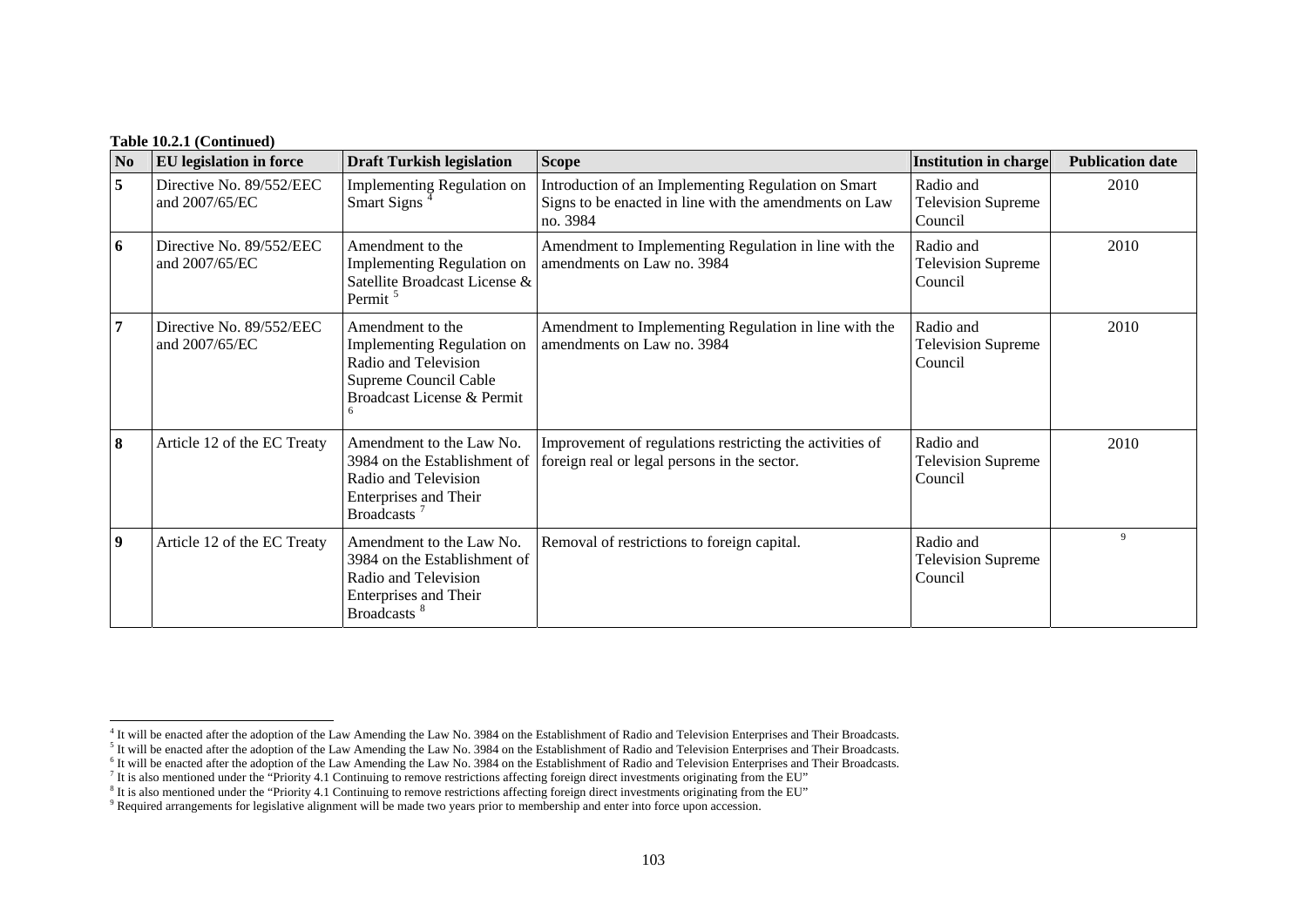# **2 Schedule of institutional capacity building requirements necessary for legislative approximation and implementation**

|    | <b>Table 10.2.2</b>                                                                                                                                                                                                                                                                                                                                                                                      |      |  |  |  |  |
|----|----------------------------------------------------------------------------------------------------------------------------------------------------------------------------------------------------------------------------------------------------------------------------------------------------------------------------------------------------------------------------------------------------------|------|--|--|--|--|
| No | <b>Requirements</b>                                                                                                                                                                                                                                                                                                                                                                                      | Year |  |  |  |  |
|    | (Radio and Television Supreme Council)                                                                                                                                                                                                                                                                                                                                                                   |      |  |  |  |  |
|    | Establishment of a Forum of Consultation with public including Broadcasters;<br>- To have exchange of views and opinions on the RTUK decisions<br>- To ensure the public participation in the regulatory process (Radio-TV broadcasters will be invited to the Forum which will meet<br>regularly. The Forum will be open to all audiovisual media service providers upon the enactment of the new law.) | 2009 |  |  |  |  |
|    | Reinforcement of the practices for transparency (share the council decisions with the Public)                                                                                                                                                                                                                                                                                                            | 2009 |  |  |  |  |
|    | Structuring and reinforcement of the current unit as a separate body in order to follow more effectively the EU acquis harmonisation studies                                                                                                                                                                                                                                                             | 2010 |  |  |  |  |
|    | Establishment of a separate unit within Monitoring and Evaluation Department in order to implement more effectively the Smart Signs<br>System that was initiated within the context of the Protection of Minors principle                                                                                                                                                                                | 2010 |  |  |  |  |
| 5  | Establishment of an effective Institutional Relations Management Unit that will transmit appreciations, complaints and problems of the<br>society and broadcasters regarding the radio and TV broadcasts via different communication channels                                                                                                                                                            | 2010 |  |  |  |  |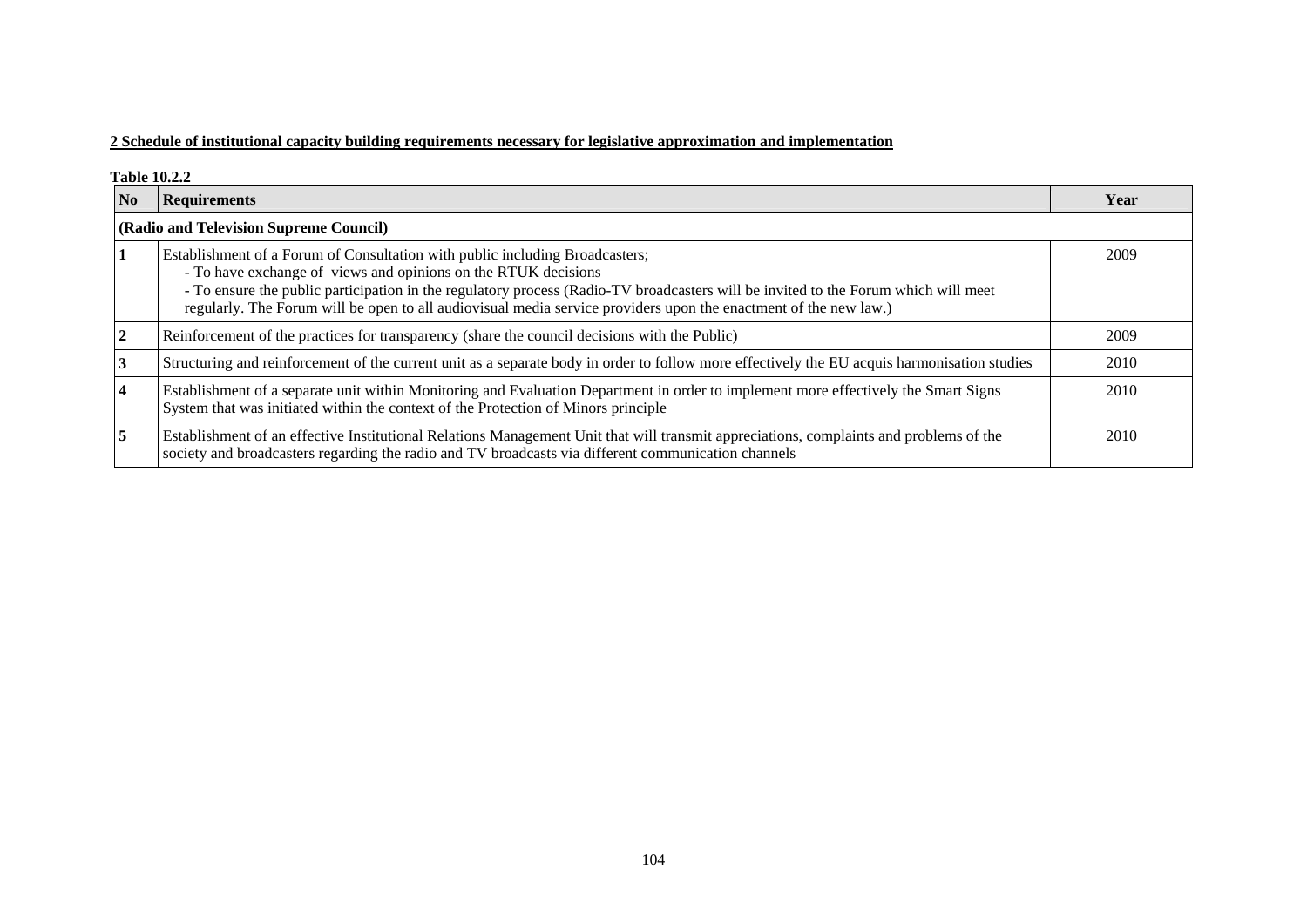# **3 Financial requirements and resources**

| <b>Table 10.2.3</b>                                                   |           |                        |                   |                 | (Euro)       |
|-----------------------------------------------------------------------|-----------|------------------------|-------------------|-----------------|--------------|
| <b>Requirements (Radio and Television Supreme</b><br>Council)         | Year      | <b>National Budget</b> | <b>EU</b> sources | <b>Other</b>    | <b>Total</b> |
| <b>I</b> -Investment                                                  |           |                        |                   |                 |              |
| Procurement of equipment and hardware for newly<br>established units. | 2008-2009 | 7,085,000              |                   |                 | 7,085,000    |
| <b>II-</b> Legislative approximation and implementation               |           |                        |                   |                 |              |
| - Personnel                                                           |           |                        |                   |                 |              |
| Recruitment of 20 personnel                                           | 2008-2009 | 700,000                |                   |                 | 700,000      |
| - Training                                                            | 2008-2010 | 10,000                 |                   | 400,000 $^{10}$ | 500.000      |
| - Consultancy                                                         | 2008-2009 |                        | 10,000            |                 | 10,000       |
| - Translation                                                         | 2008-2009 | 15,000                 |                   |                 | 15,000       |
| - Other                                                               |           |                        |                   |                 |              |
| <b>Total</b>                                                          |           | 7,810,000              | 10,000            | 400,000         | 8,220,000    |

<span id="page-5-0"></span><sup>&</sup>lt;sup>10</sup>A project is envisaged to be submitted under Turkey-Netherlands Bilateral Co-operation Programme.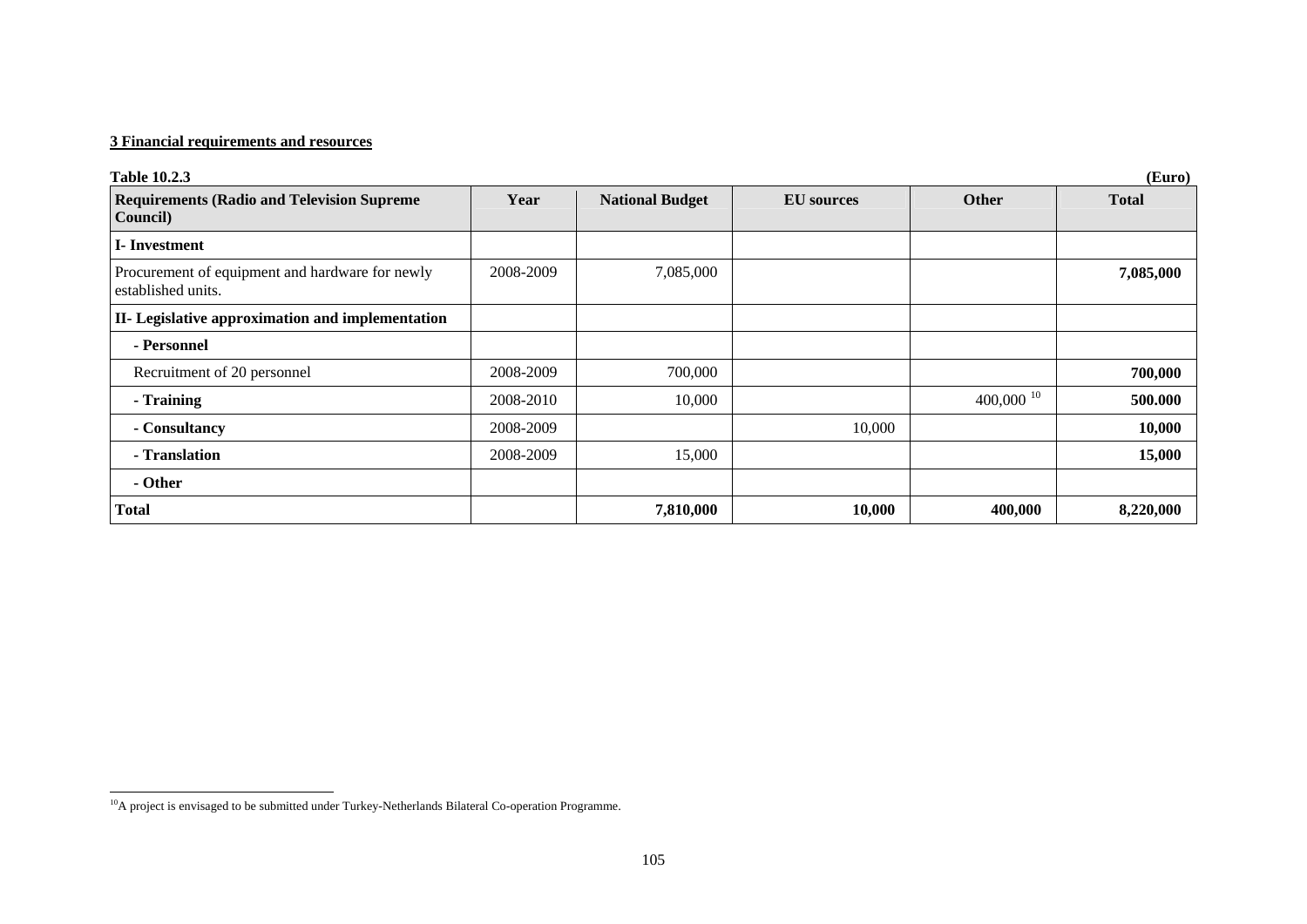# **Priority 10.3 Continuing the transposition and implementation of the acquis in the electronic communications area and prepare for full liberalisation of the markets**

### **1 Schedule of legislative alignment**

#### **Table 10.3.1**

| $\overline{\mathbf{N}}$ | EU legislation in force                                                     | <b>Draft Turkish legislation</b>                                                                                                                                                   | <b>Scope</b>                                                                                                                                                                                                                                                            | Institution in charge    | <b>Publication date</b>                                                    |
|-------------------------|-----------------------------------------------------------------------------|------------------------------------------------------------------------------------------------------------------------------------------------------------------------------------|-------------------------------------------------------------------------------------------------------------------------------------------------------------------------------------------------------------------------------------------------------------------------|--------------------------|----------------------------------------------------------------------------|
|                         | Directive No. 2002/22/EC                                                    | Decision of Council of<br>Ministers to be adopted in<br>accordance with Article 5 of<br>Law No. 5369 on Provision<br>of Universal Services and<br><b>Amendment to Certain Laws</b> | Aligning legislative measures on inclusion of services<br>relating to extension of information technologies<br>including computer literacy and services relating to digital<br>publishing within the scope of universal services with the<br>relevant directives of EU. | Ministry of<br>Transport | To be enacted within<br>the framework of full<br>membership<br>perspective |
| $\overline{2}$          | Directive No. 2002/22/EC<br>Commission<br>Recommendation No.<br>2003/558/EC | Law on Provision of<br><b>Emergency Services</b>                                                                                                                                   | Enabling 112 Emergency Call Number to provide services   Ministry of Interior<br>not only in the field of healthcare, but in all cases of<br>emergency such as security, fire and natural disasters.                                                                    |                          | 2009-2010                                                                  |

## **2 Schedule of institutional capacity building requirements necessary for legislative approximation and implementation**

#### **Table 10.3.2**

| $\overline{\text{No}}$ | <b>Requirements</b>                                                                                                                                                                                       | Year      |  |  |
|------------------------|-----------------------------------------------------------------------------------------------------------------------------------------------------------------------------------------------------------|-----------|--|--|
| (Ministry of Interior) |                                                                                                                                                                                                           |           |  |  |
|                        | Establishment of a separate unit under the Ministry of Interior, Directorate General of Provincial Administrations with the aim of ensuring<br>coordination in the field of emergency services in Turkey, | 2008-2009 |  |  |
|                        | After the pilot implementation <sup>11</sup> establishment of separate units responsible for the execution of emergency services in each province                                                         | 2010-2011 |  |  |
|                        | Enhancement of the institutional capacity, through consultancy and training on the provision of emergency services                                                                                        | 2010-2011 |  |  |

<span id="page-6-0"></span><sup>&</sup>lt;sup>11</sup> Pilot implementation first started in Antalya and Isparta, and training of the 22 personnel was concluded within the framework of the MATRA Programme financed by the bilateral cooperation with the Netherlands. These trainings which are in the form of training of trainers are expected to be finalized at the end of 2008, date of finalization of the project. After the end-up of the project, trainers will provide training in other provinces.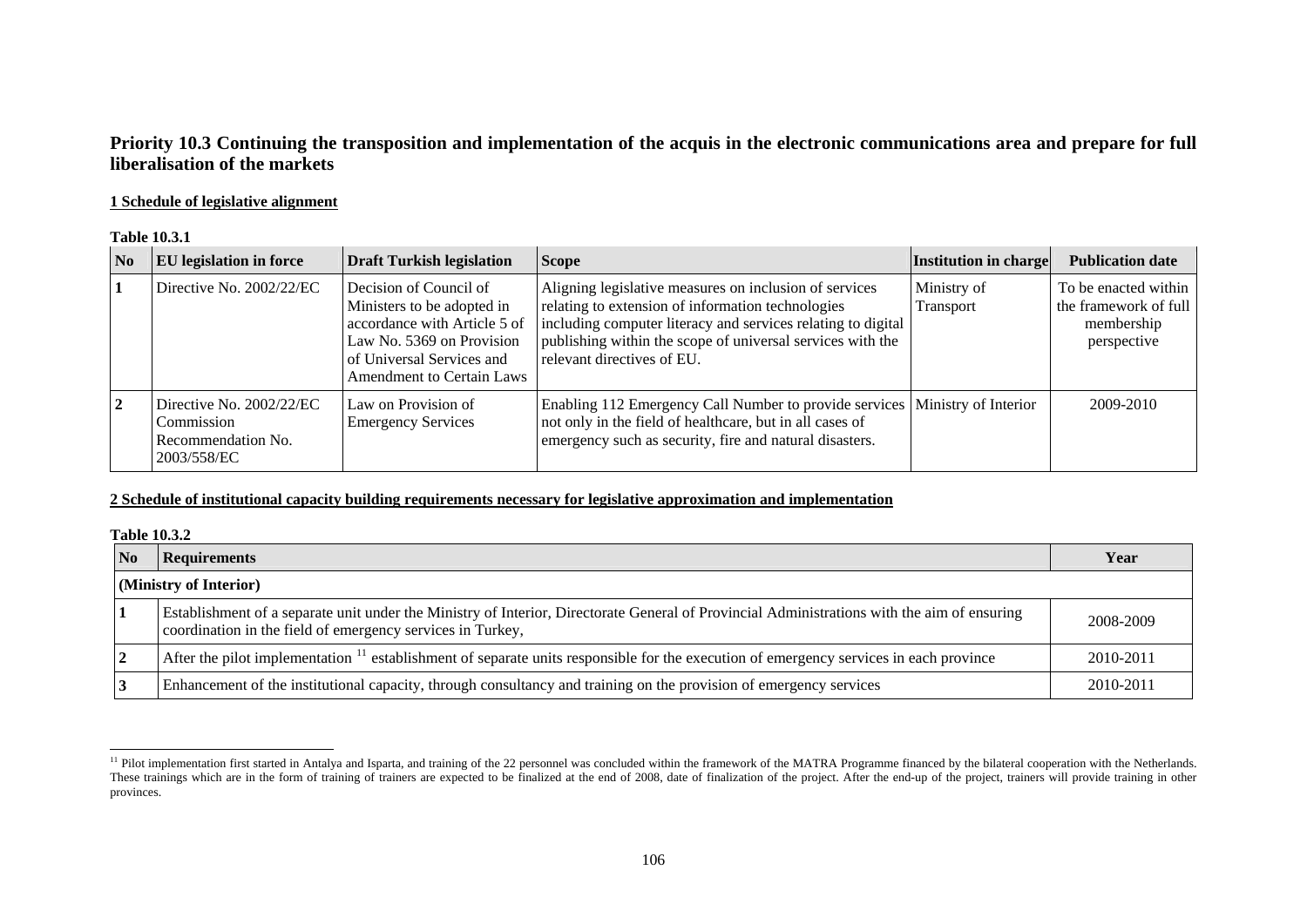#### **3 Financial requirements and resources**

| <b>Table 10.3.3</b>                                                                                                                                                 |           |                        |                   |                         | (Euro)       |
|---------------------------------------------------------------------------------------------------------------------------------------------------------------------|-----------|------------------------|-------------------|-------------------------|--------------|
| <b>Requirements (Ministry of Interior)</b>                                                                                                                          | Year      | <b>National Budget</b> | <b>EU</b> sources | <b>Other</b>            | <b>Total</b> |
| <b>I</b> -Investment                                                                                                                                                |           |                        |                   |                         |              |
| Establishment of emergency service units in the<br>provinces and purchase of equipment <sup>12 13</sup>                                                             | 2008-2011 | 5,000,000              |                   |                         | 5,000,000    |
| II- Legislative approximation and implementation                                                                                                                    |           |                        |                   |                         |              |
| - Personnel                                                                                                                                                         |           |                        |                   |                         |              |
| - Training                                                                                                                                                          |           |                        |                   |                         |              |
| Training of the personnel to be employed in the<br>provinces on the provision of the emergency<br>services; study visits to experience best practices <sup>14</sup> | 2008-2011 | 530,000                |                   |                         | 530,000      |
| - Consultancy                                                                                                                                                       |           |                        |                   |                         |              |
| Establishment of emergency service system in<br>provinces and sustainability of the service                                                                         | 2009-2011 |                        |                   | $200,000$ <sup>15</sup> | 200,000      |
| - Translation                                                                                                                                                       |           |                        |                   |                         |              |
| Simultaneous interpretation and translation of the<br>documents during training                                                                                     | 2008-2009 | 265,000                |                   |                         | 265,000      |
| - Other                                                                                                                                                             |           |                        |                   |                         |              |
| Total                                                                                                                                                               |           | 5.795.000              |                   | 200,000                 | 5,995,000    |

 $12$  Some of the expenditures to be made within the scope of investment will be compensated by the budgets of Special Provincial Administrations however these amounts are not clear yet.

<span id="page-7-1"></span><span id="page-7-0"></span><sup>&</sup>lt;sup>13</sup> The tender pertinent to Work of Establishing Infrastructure for Computer Assisted Referral and Management System for 112 Emergency Assistance has been held on 25.12.2007, and the contract was signed on 04.04.2008 with Aselsan Inc. As the software purchased for Antalya and Isparta will be used in the other provinces too, there is no need to buy a separate software

<span id="page-7-2"></span><sup>&</sup>lt;sup>14</sup> As a counterpart of the pilot province implementation, study visits for the personnel to be employed in other provinces in various countries to witness the best practices and training by representatives of the particl institutions that are responsible for the implementation of the emergency services in Europe in the selected provinces are envisaged.

<span id="page-7-3"></span><sup>&</sup>lt;sup>15</sup> The project on dissemination of 112 Emergency Service Project under Turkey- Netherlands Bilateral Cooperation to other provinces was adopted.